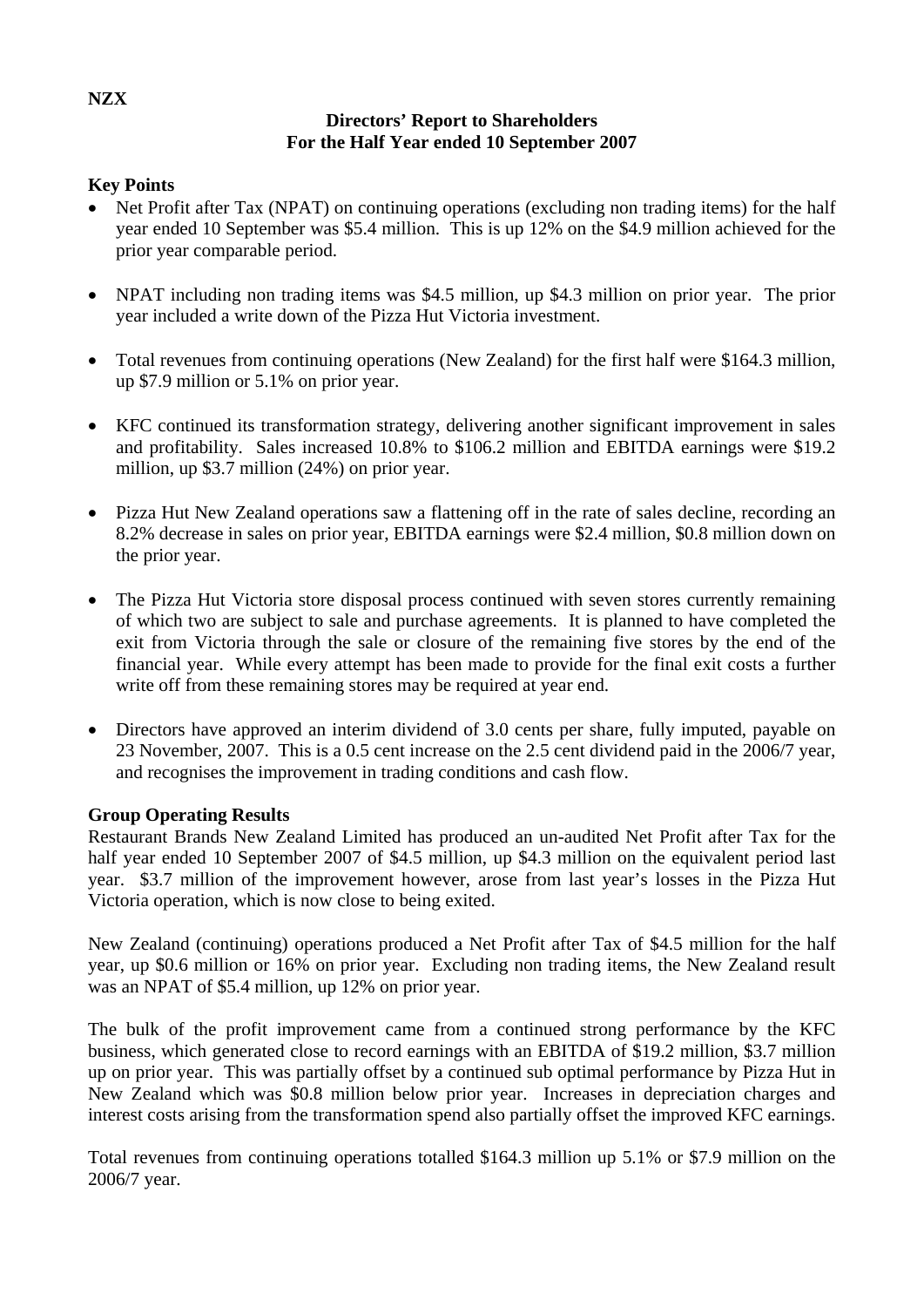### **New Zealand Operations KFC**

The KFC brand continued to produce pleasing results, based on the continued roll out of store transformations, strong operational and customer satisfaction performance and a full promotional calendar including such successful promotional activity as *Hot & Spicy Boneless Chicken, Mashies and Wicked Wings.* 

Total revenues for the half were \$106.2 million, up 10.8% on prior year. This sales growth (9.9% on a same store basis) was despite the impact of quite significant store closures over the period as part of the store rebuild process and sets a new record for the brand.

The profit flow through was equally strong with KFC delivering an EBITDA of \$19.2 million for the half year, an increase of 24.0%, despite continuing cost increases in labour, freight and some raw materials and the loss of profitability on closed stores during the transformation process. EBITDA margin was 18.1% for the half versus 16.2% for the prior year comparative.

Four stores were transformed during the first half, bringing the total transformed stores to 24 (including three completely new stores) since the project began in December 2004. The following transformed stores will be re-opened before Christmas: Whangarei, Hastings, Massey and Invercargill South.

KFC store numbers remained constant at 87.

# **Pizza Hut New Zealand**

With changes to management, marketing and pricing activity, improved in-store operations and an increased focus on wastage and shrinkage, the Pizza Hut New Zealand business is starting to make some headway on a turnaround strategy. The market continues to be highly competitive, but the rate of profit decline has slowed.

Total sales for the half at \$40.5 million were 8.2% down on prior year, but 5.7% down on a same store basis. The rate of same store sales decline has reduced as follows:

Q2 07 (16.5)% Q3 07 (10.3)% Q4 07 (7.5)% Q1 08 (8.0)% Q2 08 (4.0)%

EBITDA was \$2.4 million, a 24.2% decrease on the prior year. Cost increases in labour and raw materials were not immediately recoverable in the very competitive marketplace and de-leverage in fixed cost recoveries continued with the lower sales volumes. EBITDA margin was 5.9% for the half compared to 7.1% in the prior year.

The changes in management and an increased focus on in-store controls over the past 3-4 months have produced an improving profit trend during the half year. EBITDA margin for the second quarter at 9.5% of sales was ahead of the first quarter (1.2%) and better than the first half of last year (7.1%).

Store numbers reduced by three over the half year with the progressive closure of another three non performing red roof stores at Northcote, Papakura and Palmerston North. Two additional red roof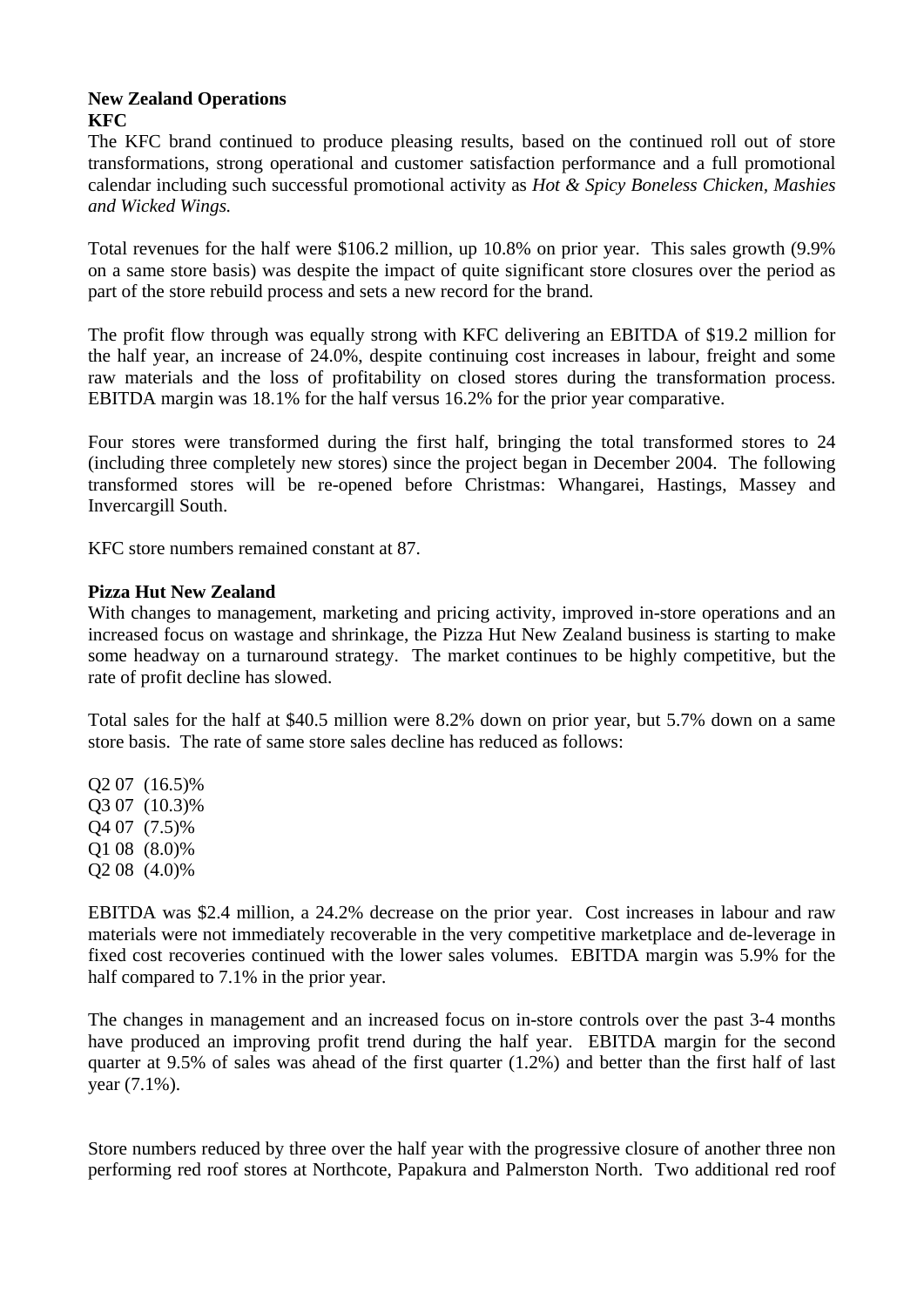restaurants and one delco closure are anticipated by the end of the financial year bringing store numbers down from the current 100 to 97.

### **Starbucks Coffee**

The Starbucks Coffee business continued to produce a steady performance. Sales for the first six months of the year were up 7.2% to \$17.4 million with same store sales increasing 2.5%.

Total EBITDA for the brand was \$2.1 million, up 20.3% on the prior year's \$1.8 million. Margin increased from 10.8% of sales to 12.1% on the back of higher revenues and an improved exchange rate.

Store numbers reduced by one to 46 over the half with the closure of a non performing store at 105 Queen Street, Auckland pending relocation later this year to a higher profile site.

# **Pizza Hut Victoria**

The focus for the Pizza Hut Victoria business, which was classified as a discontinued operation last year, continues to be the sale or closure of the remaining stores.

At half year, there were eleven stores remaining of the original fifty. A further three were sold and one closed subsequent to half year balance date. Another two are expected to be settled within the next two months. This leaves five stores yet to be resolved; although every possible avenue is being explored for sale or closure to achieve a full exit by the end of the financial year.

The deficit from discontinued operations for Pizza Hut Victoria continues to be taken up to a closure provision made at the end of the last financial year. While every attempt has been made to quantify and provide for the full exit costs, the complicated nature of multiple lease assignments, the franchisor purchaser approvals and transfer costs mean that the final exit costs are still not known. The final wash up on completion may still result in a further write-off and a review of the provision will be undertaken prior to year end.

#### **Cash Flow and Balance Sheet**

Operating cash flows improved from \$8.9 million to \$13.4 million for the half, largely due to the substantial increase in KFC earnings and the lower levels of cash loss in the Victoria business. Investing cash flows decreased from \$14.7 million to \$9.8 million for the half year with KFC transformation spend running at lower levels and a spreading of franchise renewal fees in the current year.

Total assets at \$117.9 million were down \$1.9 million on the prior period with the Victoria sell down. Fixed assets were up \$2.8 million with the KFC transformation spend and intangibles were up \$1.4 million with payment of franchise fee renewals. Commensurate with the investment in the KFC business, bank term debt has risen to \$48.7 million, compared with \$44.1 million in September 2006. It is however slightly reduced from the \$49.2 million in February 2007.

#### **Dividend**

With an improving trading and cash flow position the directors have resolved to pay an interim dividend of 3.0 cents per share, fully imputed, compared with 2.5 cents for the last interim dividend. The dividend will be paid on Friday, 23 November to all shareholders on the register at 5.00 pm on Friday, 9 November. For overseas shareholders, a supplementary dividend of 0.5294 cents per share will be paid at the same time.

Directors have elected to continue to suspend the dividend reinvestment plan for the time being.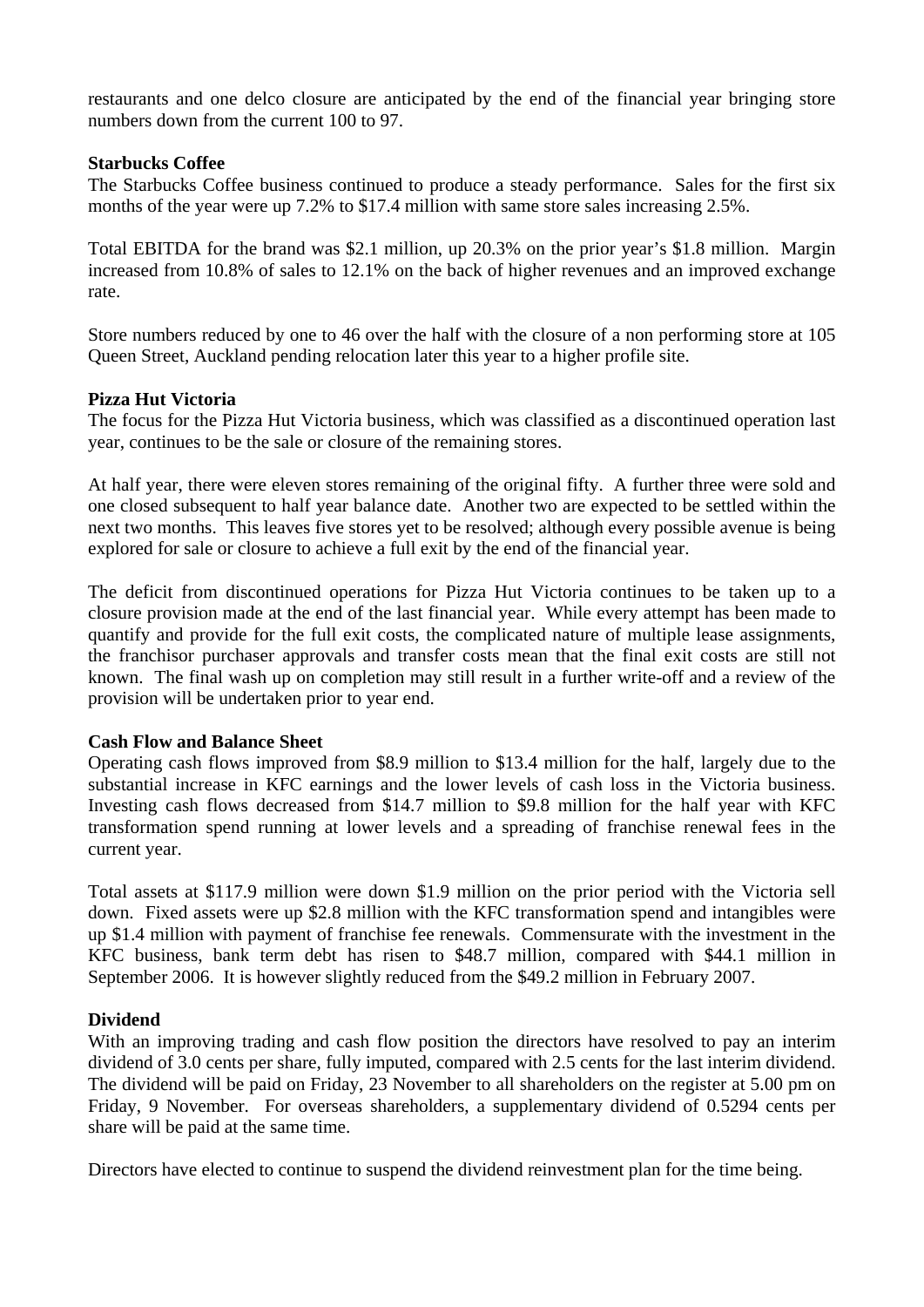#### **Directors and Management**

Following an extensive search process, the appointment of Russel Creedy as CEO was made on 14 September 2007. Russel who had been in an acting CEO role since March 2007 originally joined Restaurant Brands in 2001 as Supply Chain Director.

During the half year, there were also changes in the senior management of the company with the appointment of Rod de Vries as General Manager of Pizza Hut. Rod's considerable experience in the turnaround of KFC is now being applied to the Pizza Hut business in New Zealand.

#### **Outlook**

It is anticipated that the KFC business will continue its momentum in the back half of the year with continued strong sales and profit growth. A further five KFC stores will be transformed in the second half, bringing total transformations to 29.

While the pizza market continues to be very competitive, Pizza Hut is expected to deliver an improved profit performance in the second half compared to the second half of the 2006/7 year.

Starbucks Coffee is also expected to deliver modest sales growth and maintenance of current margins.

The Pizza Hut Victoria business is still planned to be exited by the end of the financial year with all stores closed or sold and the final quantification of any residual exit costs taken up at year end.

Directors remain confident the company will produce a NPAT (excluding non trading items) in the vicinity of \$9 - \$10 million for the full year.

For further information, please contact:

Russel Creedy Grant Ellis Phone: 525 8722 Phone: 525 8722

CEO CFO/Company Secretary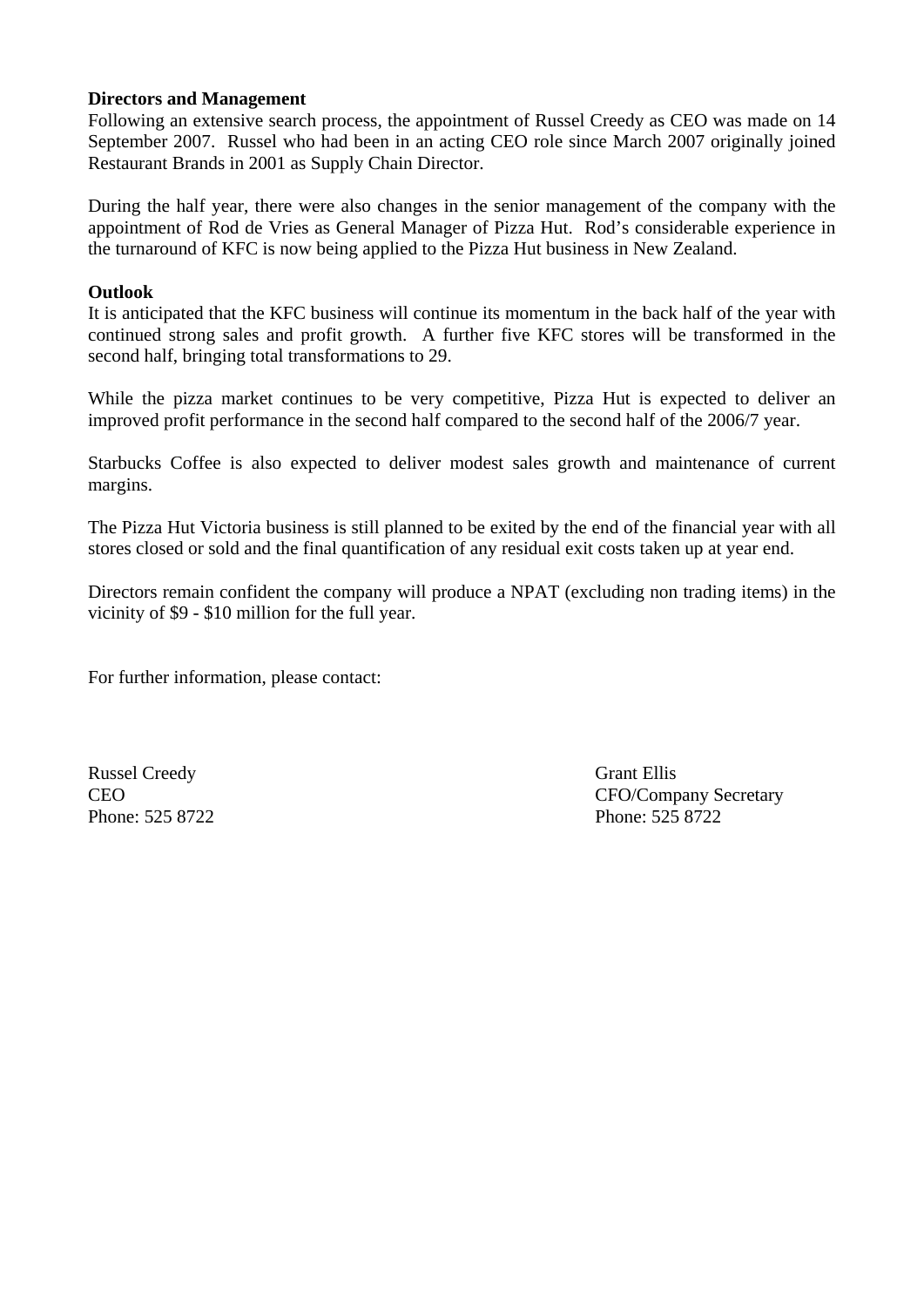# **RESTAURANT BRANDS GROUP**

#### **Consolidated Income Statement**

|                                                           | <b>1st Half 2008</b><br>10 September 2007<br><b>Unaudited</b><br>(NZ \$000's) | vs Prior<br>$\%$ | <b>1st Half 2007</b><br>11 September 2006<br><b>Unaudited</b><br>(NZ \$000's) |
|-----------------------------------------------------------|-------------------------------------------------------------------------------|------------------|-------------------------------------------------------------------------------|
| <b>Continuing Operations:</b>                             |                                                                               |                  |                                                                               |
| <b>Sales</b>                                              |                                                                               |                  |                                                                               |
| <b>KFC</b>                                                | 106,175                                                                       | 10.8             | 95,837                                                                        |
| Pizza Hut                                                 | 40,507                                                                        | (8.2)            | 44,124                                                                        |
| <b>Starbucks Coffee</b>                                   | 17,425                                                                        | 7.2              | 16,256                                                                        |
| Other Revenue                                             | 238                                                                           | 8.7              | 219                                                                           |
| <b>Total Operating Revenue</b>                            | 164,345                                                                       | 5.1              | 156,436                                                                       |
| Cost of Goods Sold                                        | (134, 852)                                                                    | (5.4)            | (127, 948)                                                                    |
| <b>Gross Margin</b>                                       | 29,493                                                                        | 3.5              | 28,488                                                                        |
| <b>Distribution Expenses</b>                              | (2,773)                                                                       | 17.8             | (3,372)                                                                       |
| <b>Marketing Expenses</b>                                 | (9,903)                                                                       | 4.0              | (10, 314)                                                                     |
| General & Administration                                  | (6,023)                                                                       | 2.7              | (6,187)                                                                       |
| <b>EBIT</b> before non trading                            | 10,794                                                                        | 25.3             | 8,615                                                                         |
| Non Trading - Other                                       | (1, 413)                                                                      | 3.1              | (1, 458)                                                                      |
| <b>EBIT</b>                                               | 9,381                                                                         | 31.1             | 7,157                                                                         |
| Interest Income                                           | 19                                                                            | (95.7)           | 440                                                                           |
| <b>Interest Expense</b>                                   | (2,655)                                                                       | (50.8)           | (1,761)                                                                       |
| <b>Net Profit Before Tax</b>                              | 6,745                                                                         | 15.6             | 5,836                                                                         |
| <b>Taxation Expense</b>                                   | (2,262)                                                                       | (15.5)           | (1,959)                                                                       |
| Net Profit After Tax from continuing operations           | 4,483                                                                         | 15.6             | 3,877                                                                         |
| (Loss) from Discontinued Operation net of tax*            |                                                                               | 100.0            | (3,668)                                                                       |
| <b>Total Profit after Tax</b>                             | 4,483                                                                         | 2,045.0          | 209                                                                           |
| NPAT on continuing operations excluding non trading items | 5,430                                                                         | 12.0             | 4,850                                                                         |
| <b>Total NPAT excluding non trading items</b>             | 5,430                                                                         | 77.9             | 3,053                                                                         |
| <b>EBITDA</b>                                             |                                                                               |                  |                                                                               |
| <b>KFC</b>                                                | 19,210<br>18.1                                                                | 24.0             | 15,491<br>16.2                                                                |
| Pizza Hut                                                 | 2,390<br>5.9                                                                  | (24.2)           | 3,152<br>7.1                                                                  |
| <b>Starbucks Coffee</b>                                   | 2,109<br>12.1                                                                 | 20.3             | 1,753<br>10.8                                                                 |
| <b>Total New Zealand</b>                                  | 23,709<br>14.4                                                                | 16.2             | 20,396<br>13.1                                                                |
| Pizza Hut Victoria*                                       | $0.0\,$                                                                       | n/a              | (1,581)<br>(10.0)                                                             |
|                                                           |                                                                               |                  |                                                                               |
| * Pizza Hut Victoria is a discontinued operation          |                                                                               |                  |                                                                               |

Cost of Goods Sold are direct costs of operating stores: food, paper, freight, labour and store overheads

Distribution Expenses are costs of distributing product from store

Marketing Expenses are call centre, advertising and local store marketing expenses

General & Administration are non store related costs